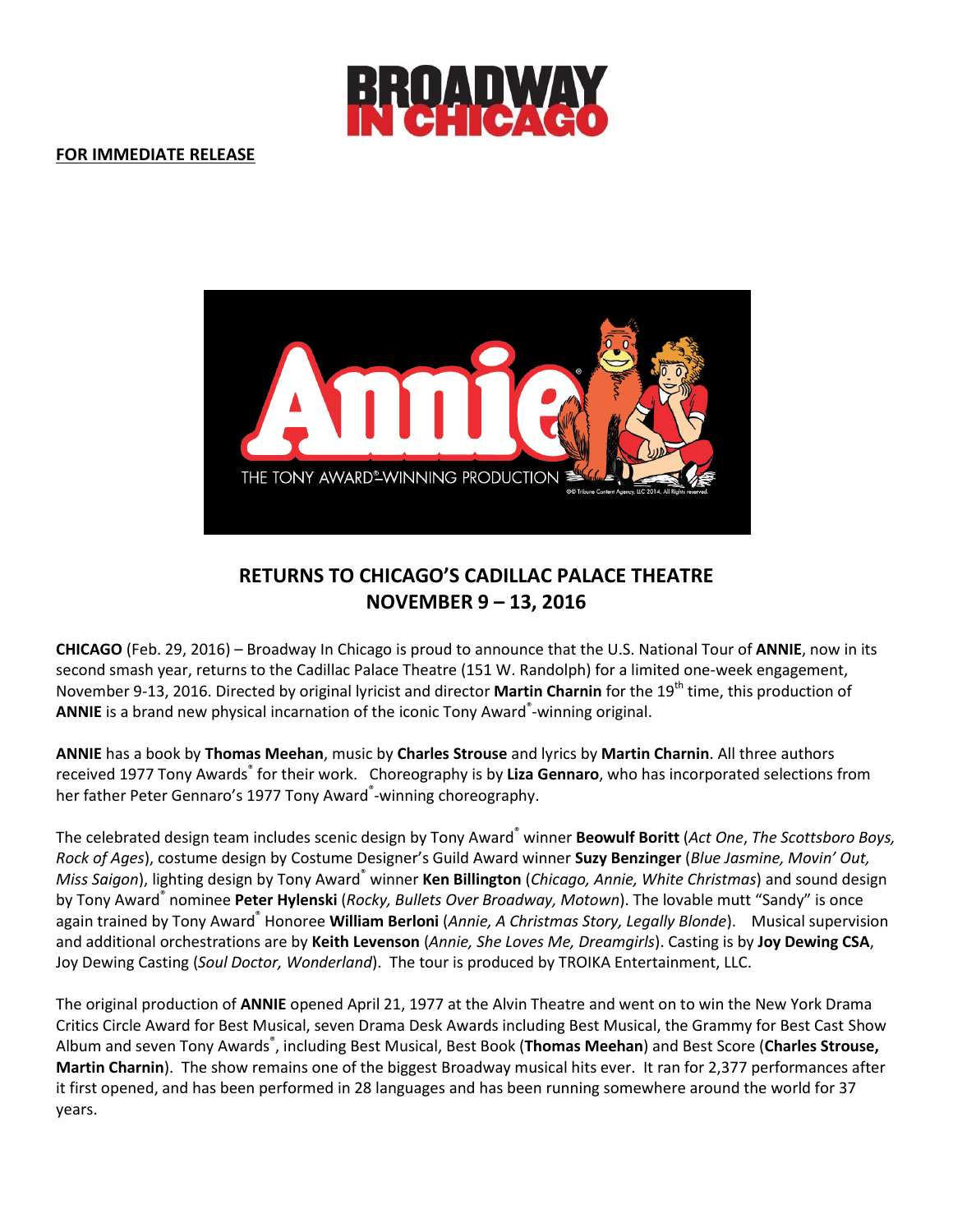The beloved score for **ANNIE** includes "Maybe," "It's the Hard Knock Life," "You're Never Fully Dressed Without a Smile," "Easy Street," "I Don't Need Anything But You" and the eternal anthem of optimism, "Tomorrow."

#### **TICKET INFORMATION**

Group tickets for 10 or more for *ANNIE* at the Cadillac Palace Theatre are available now by calling Broadway In Chicago Group Sales at (312) 977-1710. Individual tickets for *ANNIE* will go on sale at a later date. For more information, visit [www.BroadwayInChicago.com.](http://www.broadwayinchicago.com/)

### [www.anniethemusical.com](http://www.anniethemusical.com/) @ANNIEonTour [www.facebook.com/AnnieTheMusical](http://www.facebook.com/AnnieTheMusical)

# # #

#### **BIOS**

**MARTIN CHARNIN** (*Director, Lyrics*) is celebrating his 58<sup>th</sup> year in the entertainment industry, which began in 1957 when he created the role of Big Deal (one of Jerome Robbins' authentic juvenile delinquents) in the original company of *West Side Story*. He played the role for exactly 1,000 performances. Since then, he has been involved in over 145 theatrical, television, film, and night club productions as a director, producer, composer, or lyricist. He is one of the dozen people who have won Emmys, Tonys and Grammys, and the Peabody Award for Broadcasting. *Annie*, which came to Broadway in 1977, originally ran for 2,377 performances, and has been revived there three times. He has directed *Annie* 19 times (after directing the original production in New York), in London, Montreal, Amsterdam, and Melbourne as well as *Annie*'s 14 national U.S. companies. He has collaborated with Charles Strouse, Vernon Duke, Marvin Hamlisch, Mary Rodgers, and twice with Richard Rodgers on *I Remember Mama* and *Two by Two*. He has written for, or directed, Fred Astaire, Ethel Merman, Jack Lemmon, Ann-Margaret, Jack Benny, Anne Bancroft, Betty Hutton, Sutton Foster, Sarah Jessica Parker, Catherine Zeta-Jones, Bebe Neuwirth, Barbra Streisand, Johnny Mathis, Larry Kert, Chita Rivera, Jane Lynch, Tony Bennett, Jason Alexander, and Jay-Z, among countless others, and for his wife, Shelly Burch (who originated a leading role in the original company of *Nine*), and who opened her new one-woman-show at the famed Broadway Bistro, 54 Below, in 2014. He currently has 4 new musicals (*Wallenberg*, *Love is Love, Robin Hood, Something Funny's Going On*) that are "circling over Kennedy" getting ready for production in 2016 and 2017, in New York, including a revival of *Annie Warbucks*, which opened Off-Broadway in New York in 1993 and will move to Broadway in 2016. Last year, "Tomorrow" from *Annie* became one of the 100 most performed musical numbers in the last century.

**THOMAS MEEHAN** (*Book*) is a three-time Tony Award-winning book writer for the Broadways musicals *Annie, The Producers* and *Hairspray.* In addition, he has written the books of a dozen or so other Broadway musicals, including Richard Rodgers' *I Remember Mama, Cry-Baby,* Mel Brooks' *Young Frankenstein, Elf, Chaplin* and most recently *Rocky* (with Sylvester Stallone)*.* A long-time contributor of humor pieces to *The New Yorker* magazine and an Emmy Awardwinning TV comedy writer, he has also written a number of screenplays, most notably for *To Be or Not to Be* and *Spaceballs.* He is a member of the Council of the Dramatists Guild.

**CHARLES STROUSE** (*Music*) A graduate of New York's P.S. 87, Townsend Harris H.S., and the Eastman School of Music, Charles has studied composition with Aaron Copland, Arthur Berger, and David Diamond in the US and Nadia Boulanger in Paris. Charles has composed copious chamber music, two piano concertos, a string quartet and two operas. After which, being broke like most composers, he was a rehearsal pianist and dance arranger for many shows, played in bar rooms, ballet classes, at weddings and strip joints (a particular boon for one who was to write the music for the film *The Night They Raided Minsky's*). One morning in 1960 he awoke to find he had written (with Lee Adams and Mike Stewart) *Bye Bye Birdie* (Tony Award), which is still among the most performed musicals in America, followed by *Golden Boy* with Sammy Davis, Jr. (Tony Nomination). Then came, *Applause* (Tony Award), *It's a Bird, It's a Plane, It's Superman, Rags* (Tony Nomination) and *Annie* (Tony Award). In-between, there have been scores for movies including *Bonnie and Clyde* and *All Dogs Go to Heaven*. Throughout his career, Charles has received the Richard Rodgers, Oscar Hammerstein, Frederick Lowe and the Leonard Bernstein Awards for musical achievement. He is married to director/choreographer